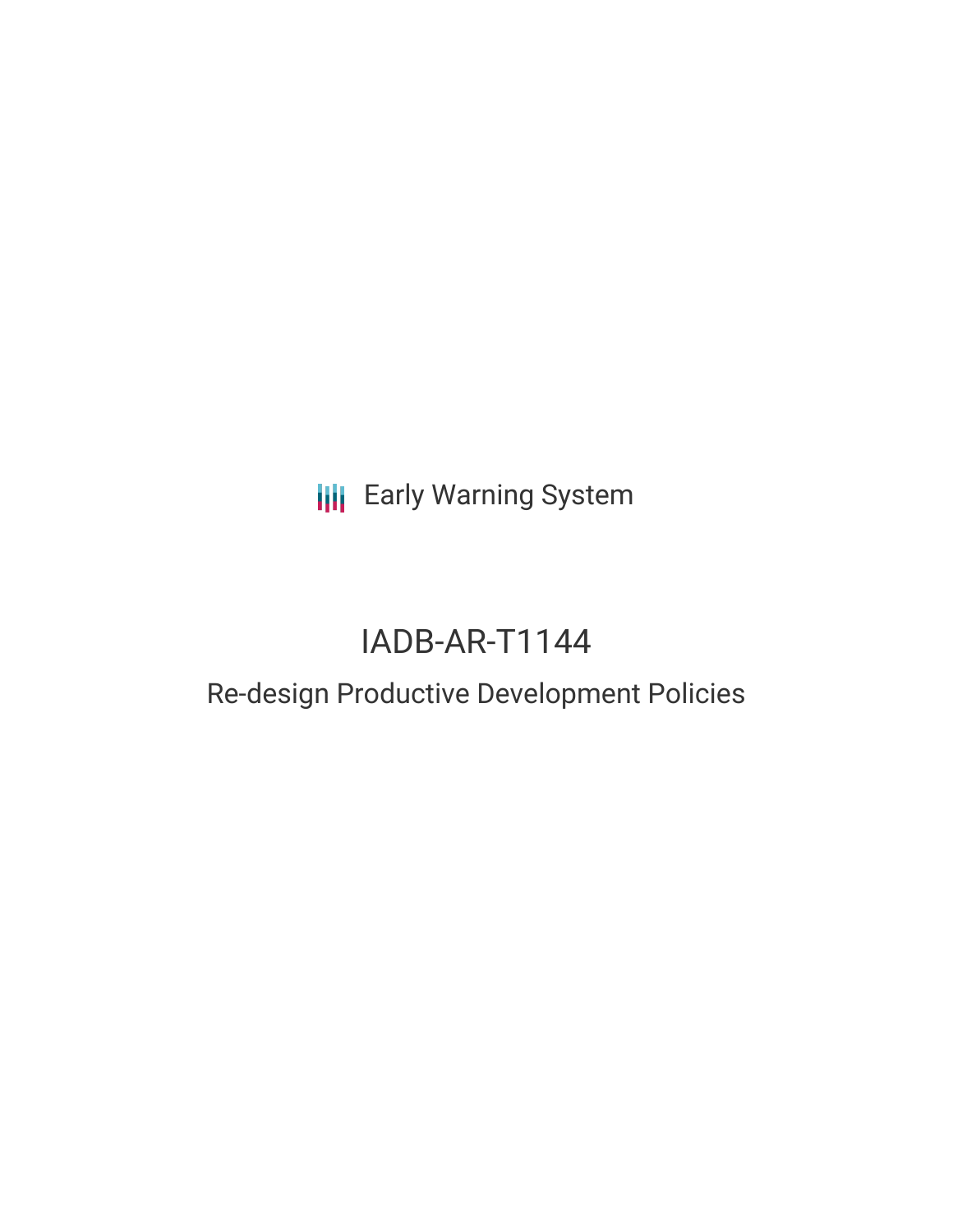

### **Quick Facts**

| <b>Countries</b>               | Argentina                              |
|--------------------------------|----------------------------------------|
| <b>Financial Institutions</b>  | Inter-American Development Bank (IADB) |
| <b>Status</b>                  | Active                                 |
| <b>Bank Risk Rating</b>        | C                                      |
| <b>Voting Date</b>             | 2017-02-20                             |
| <b>Borrower</b>                | Government of Argentina                |
| <b>Sectors</b>                 | Industry and Trade                     |
| <b>Investment Type(s)</b>      | Grant                                  |
| <b>Investment Amount (USD)</b> | $$0.20$ million                        |
| <b>Project Cost (USD)</b>      | $$0.21$ million                        |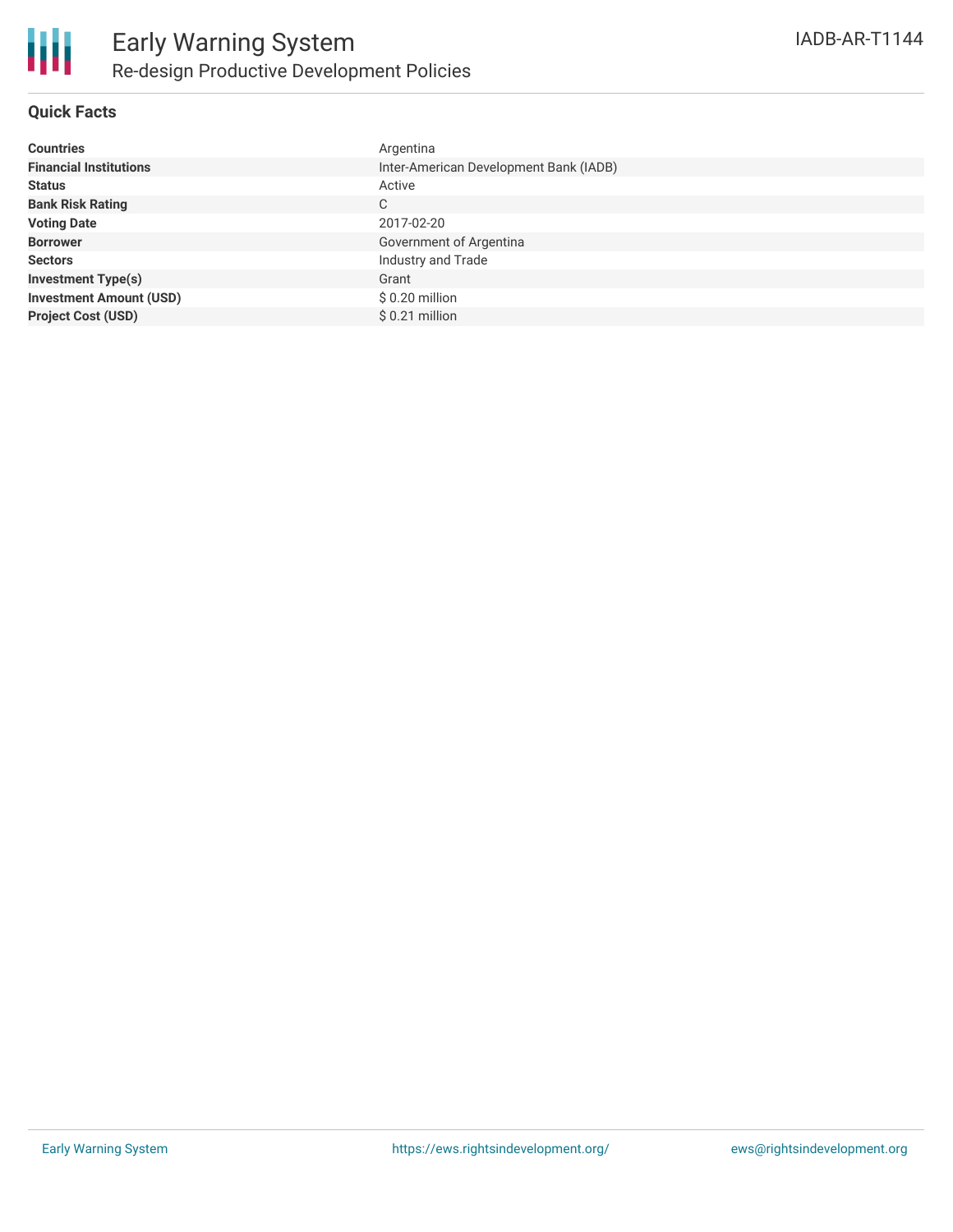

### **Project Description**

Support the Argentine Ministry of Production to adjust and redesign its Productive Development Policy (PDP) tools for a more open and integrated economy in global markets. This Plan will focus on improving the country's business environment around the following axes: (i) access to financing; (Ii) improvement of labor productivity and reduction of non-labor costs; (Iii) improvement of infrastructure for quality in the country, facilitating the access of Argentine firms to compliance with standards to access global markets; And (iv) the generation of public-private spaces to identify problems in sectoral regulatory frameworks that can be improved. In this sense, this Technical Cooperation (TC) will equip the Ministry of Production with the tools to readjust the instruments of these programs, As well as begin with the execution of the actions foreseen in the Productive Plan. The support of this TC will allow them to review international best practices in the implementation of similar programs, and adapt them to the needs of the country.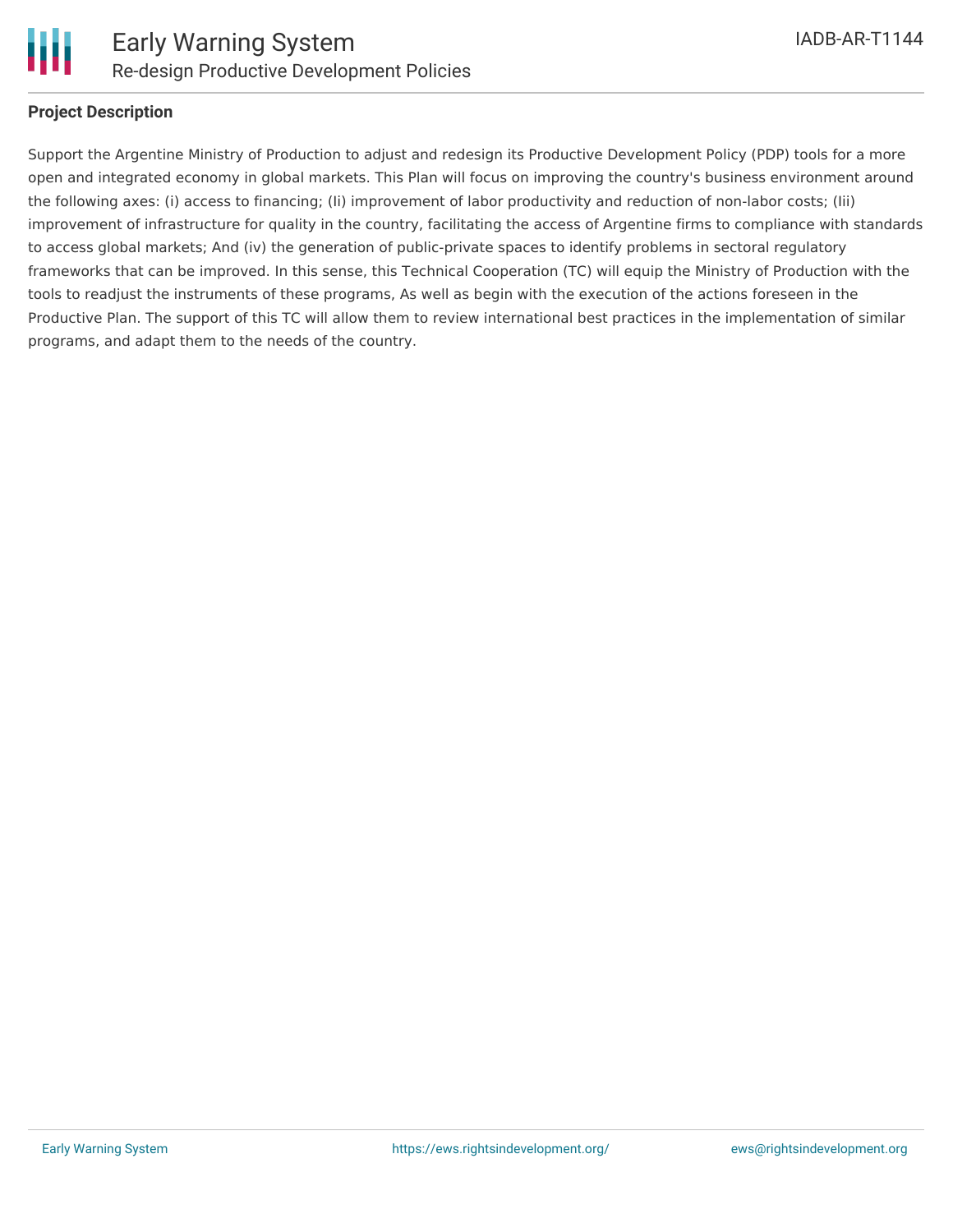

### Early Warning System Re-design Productive Development Policies

### **Investment Description**

• Inter-American Development Bank (IADB)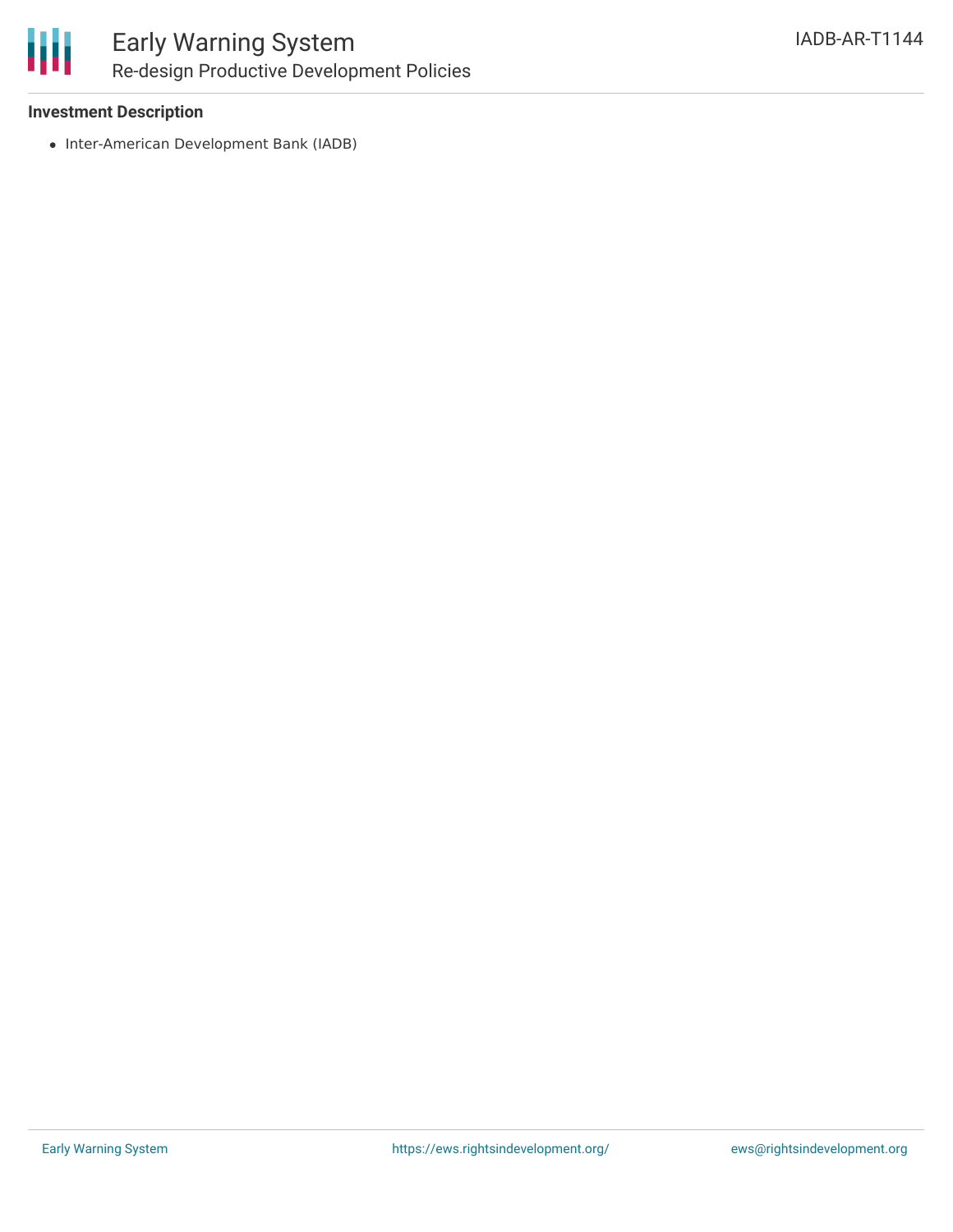

### **Contact Information**

ACCOUNTABILITY MECHANISM OF IADB

The Independent Consultation and Investigation Mechanism (MICI) is the independent complaint mechanism and fact-finding body for people who have been or are likely to be adversely affected by an Inter-American Development Bank (IDB) or Inter-American Investment Corporation (IIC)-funded project. If you submit a complaint to MICI, they may assist you in addressing the problems you raised through a dispute-resolution process with those implementing the project and/or through an investigation to assess whether the IDB or IIC is following its own policies for preventing or mitigating harm to people or the environment. You can submit a complaint by sending an email to MICI@iadb.org. You can learn more about the MICI and how to file a complaint at http://www.iadb.org/en/mici/mici,1752.html (in English) or http://www.iadb.org/es/mici/mici,1752.html (Spanish).